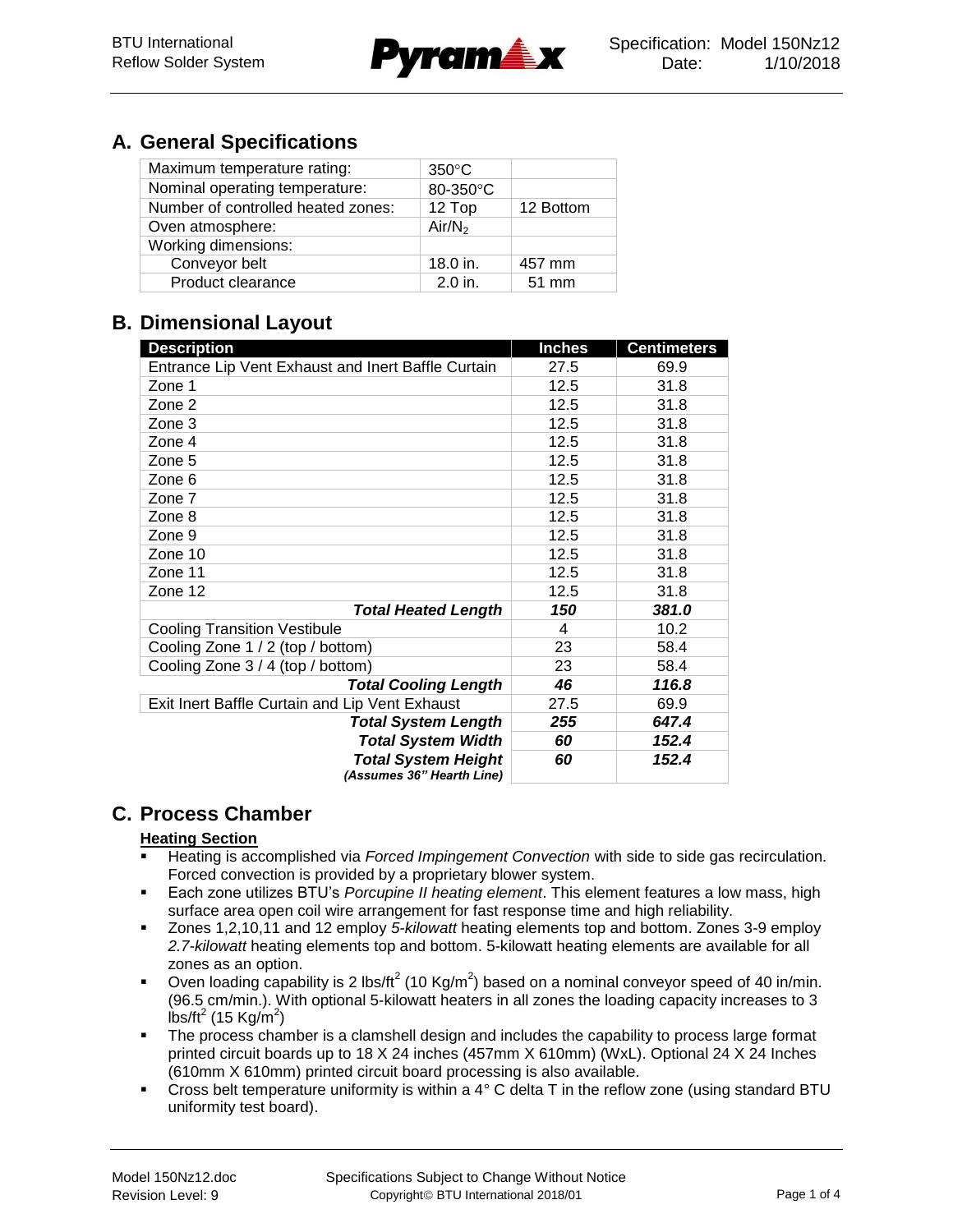

- Zone to zone temperature isolation is  $\geq 60^{\circ}$ C between end of profile soak and reflow spike.
- Access to the process chamber is accomplished via Powered Hood Lift actuators.

#### **Cooling Section**

- Two (2) top and bottom cooling zones are provided as standard.
- Cooling is accomplished via forced convection cooled by water heat exchangers.
- Cooling Water Flow Fail Alarm and water detection are standard
- Closed loop cooling control is available as an option.

## **D. Conveyor System**

| <b>Conveyor Belt</b>                   |                        |                                  |
|----------------------------------------|------------------------|----------------------------------|
| <b>Belt Width</b>                      | 18 in.                 | 457 mm                           |
| Material                               | 302 Stainless Steel    |                                  |
|                                        | <b>Flat Flex</b>       |                                  |
| <b>Conveyor Speed Range</b>            | 10 - 60 in/min.        | $25.4 - 152.4$ cm/min.           |
| <b>Conveyor Speed Nominal</b>          | $40$ in/min.           | 96.5 cm/min.                     |
| <b>Conveyor Speed Control Accuracy</b> | $+/-0.3%$              |                                  |
| <b>Product Clearance</b>               | 2 in (3 in. optional)  | 51 mm (76 mm optional)           |
| Drive Motor                            | 1/16 hp / brushless    |                                  |
|                                        | DC                     |                                  |
| Conveyor Height from floor             | 33 in. - 39 in.        | $838$ mm $-991$ mm               |
| <b>Rail Edge Conveyor (optional)</b>   |                        |                                  |
| Material                               | #35 steel roller chain |                                  |
| Width                                  | $2 - 18$ in.           | $51 \text{ mm} - 457 \text{ mm}$ |
| Support pin length                     | $0.187$ in. (std)      | 4.7 mm (std)                     |
| Pin to pin distance                    | 0.375 in.              | $9.5 \text{ mm}$                 |
| Support pin height                     | 1.2 in. above pin      | 30.5 mm above pin                |
| (clearances)                           | 0.8 in. below pin      | 20.3 mm below pin                |
| Rail parallelism                       | $0.040$ in.            | $1.0 \text{ mm}$                 |
| Rail height from floor                 | $33.8$ in. $-39.8$ in. | 859 mm - 1011 mm                 |

- Programmable (recipe controlled) width adjust is included with the *optional* rail edge conveyor.
- Programmable multi-port lubricator is included with the *optional* rail edge conveyor.
- Belt deviation detection via programmable deviation alarm.
- Belt "Stopped" alarm is standard with over torque protection provided via slip clutch.
- Alarm and motion messaging via WINCON™.

## **E. Oven Controls**

#### **Temperature Control**

- Temperature control is accomplished by twenty-four (24) PID control loops of the Oven Control Unit (microprocessor) and Windows™ WINCON™ operating software. Each zone is divided into independent top and bottom control. Temperature control accuracy is  $+/-0.5^{\circ}$  C no-load.
- Optional Cooling control is accomplished by varying blower speed. Cooling rate control is selected via WINCON™ software allowing the user to select the cooling rate.
- Process over temperature protection is accomplished via WINCON $I<sup>M</sup>$  software using programmable alarm limits. Power to the heaters is removed if the temperature exceeds the high alarm limit.
- *Redundant independent electronic over temperature protection* is standard. In the event of an over-temperature condition, power to the heaters is removed and audible/visual alarm activates. The conveyor continues to operate in this condition.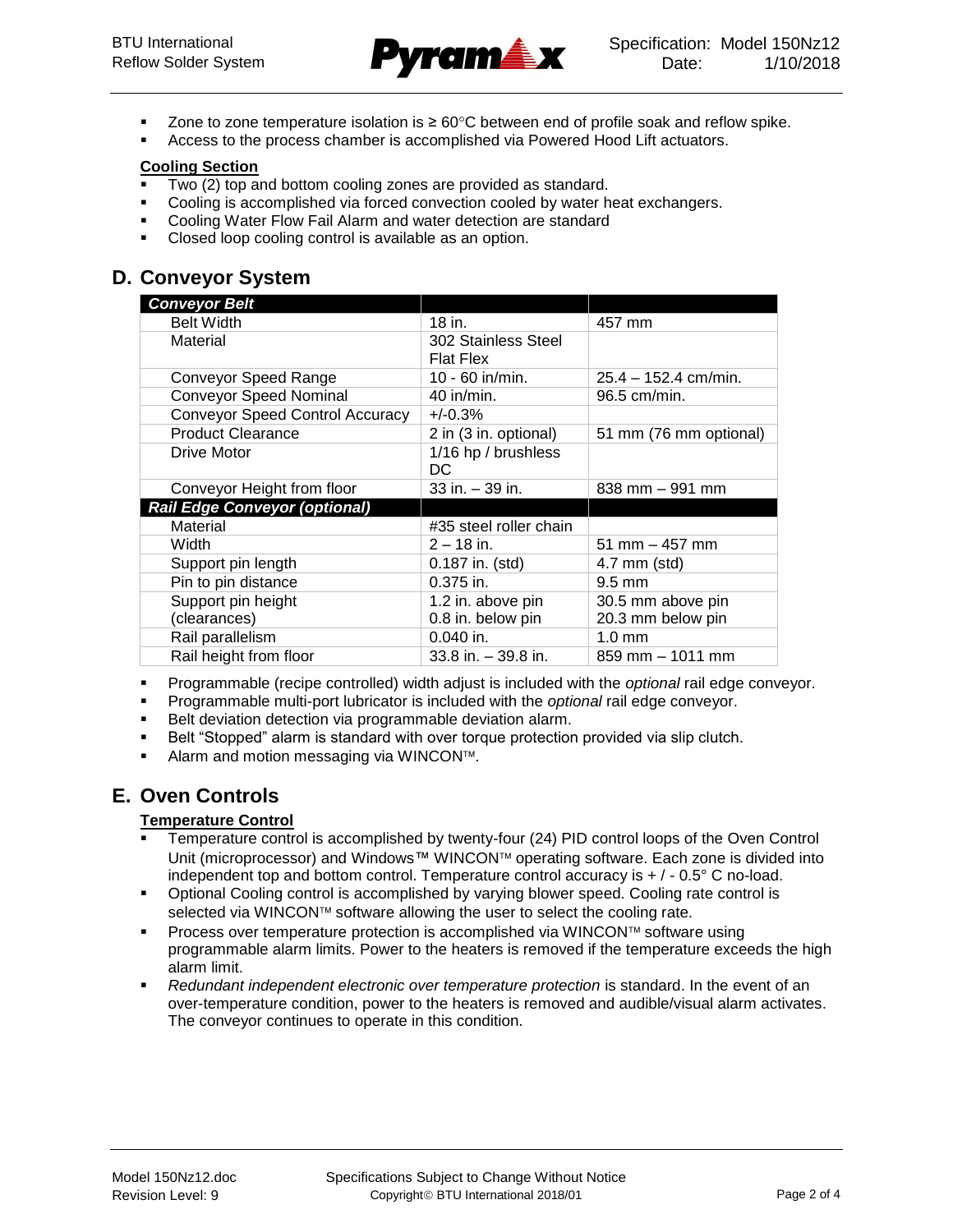

#### **Operator Interface**

- Controls are located on the **RIGHT HAND SIDE** as viewed from the oven entrance.
- The computer keyboard and flat panel display are located at the entrance front of the oven.
- Programming is accomplished via BTU's WINCON™ software. WINCON™ operates on the Windows<sup>™</sup> platform.
- Thermal profiling can be accomplished using the six (6) dedicated thermocouple inputs located at the oven entrance. BTU is compatible with *KIC and ECD* as an integrated software solution.
- Four (4) Emergency power off buttons are provided, two (2) are located at the loading and two (2) at the unloading sections.
- A four color light tower to monitor the oven status is standard. Indicators are Red Alarm condition, Yellow – Set-up or Alert condition, Green – Ready Condition and Blue –  $N_2$  on.
- Smart Tracker provides an entrance and exit photocell, which senses product entering and exiting the oven. This allows the system to count products for a given recipe, detect product drop/lost and display a graphical view of the products. In the event of a product drop, an alarm will sound.
- Smart Tracker also manages the oven SMEMA ready/busy logic for up and downstream communications to other equipment in the assembly line.
- Automatic shutdown sequencing is standard.

# **F. Atmosphere System**

### **Gas Distribution System**

 The atmosphere system allows for operation in either air or nitrogen atmospheres. Process gas is delivered via flow meters located at the front exit area of the oven.

|   | Location                      |
|---|-------------------------------|
|   | Entrance Curtain Top / Bottom |
| 1 | Zone 1 Top / Bottom           |
| 1 | Zone 9/10 Top and Bottom      |
| 1 | Zone 11/12 Top and Bottom     |
| 1 | Cooling Zone                  |
| 1 | Exit Curtain Top / Bottom     |

- Nitrogen containment capability  $\leq 50$  ppm above source gas purity in the heated section. The cooling section containment to  $\leq 100$  ppm above source gas purity.
- A dual atmosphere inlet provides programmable switching between process gas atmospheres. This is accomplished via the WINCON™ software and gas solenoid valves, which switch between the selected process gas of air or nitrogen.
- A nitrogen gas idle mode reduces  $N_2$  consumption when the oven is not running product.

### **G. Utility Requirements** (Electrical power based on std. Heater config. See Installation drawing for final power)

| Voltage                      | <b>Startup Power</b>   | <b>Operating Power</b>                             |
|------------------------------|------------------------|----------------------------------------------------|
| 208 3Ø / 3 wire              | 67 kW                  | 15-19 kW                                           |
| 220 3Ø / 3 wire              | 75 kW                  | 15-19 kW                                           |
| 230 3Ø / 3 wire              | 82 kW                  | 15-19 kW                                           |
| 240 3 $\varnothing$ / 3 wire | 90 kW                  | 15-19 kW                                           |
| 440 3 $\varnothing$ / 3 wire | 75 kW                  | 15-19 kW                                           |
| 480 3Ø / 3 wire              | 90 kW                  | 15-19 kW                                           |
| 380/220 3Ø / 4 wire          | 72 kW                  | 15-19 kW                                           |
| 400/230 3Ø / 4 wire          | 82 kW                  | 15-19 kW                                           |
| 415/240 3Ø / 4 wire          | 90 kW                  | 15-19 kW                                           |
| <b>Utility</b>               | <b>Supply Pressure</b> | <b>Maximum Flow Rate</b>                           |
| Nitrogen                     | 70 PSI / 4.83 Bar      | 1500 ft <sup>3</sup> /hr / 42 m <sup>3</sup> /hr   |
| <b>Water Supply</b>          | 30 PSI / 2.0 Bar       | 8 gpm / 30.28 lpm                                  |
| <b>Exhaust Entrance</b>      | $0.05 - 0.1$ iwc       | 300 ft <sup>3</sup> /min / 8.5 m <sup>3</sup> /min |